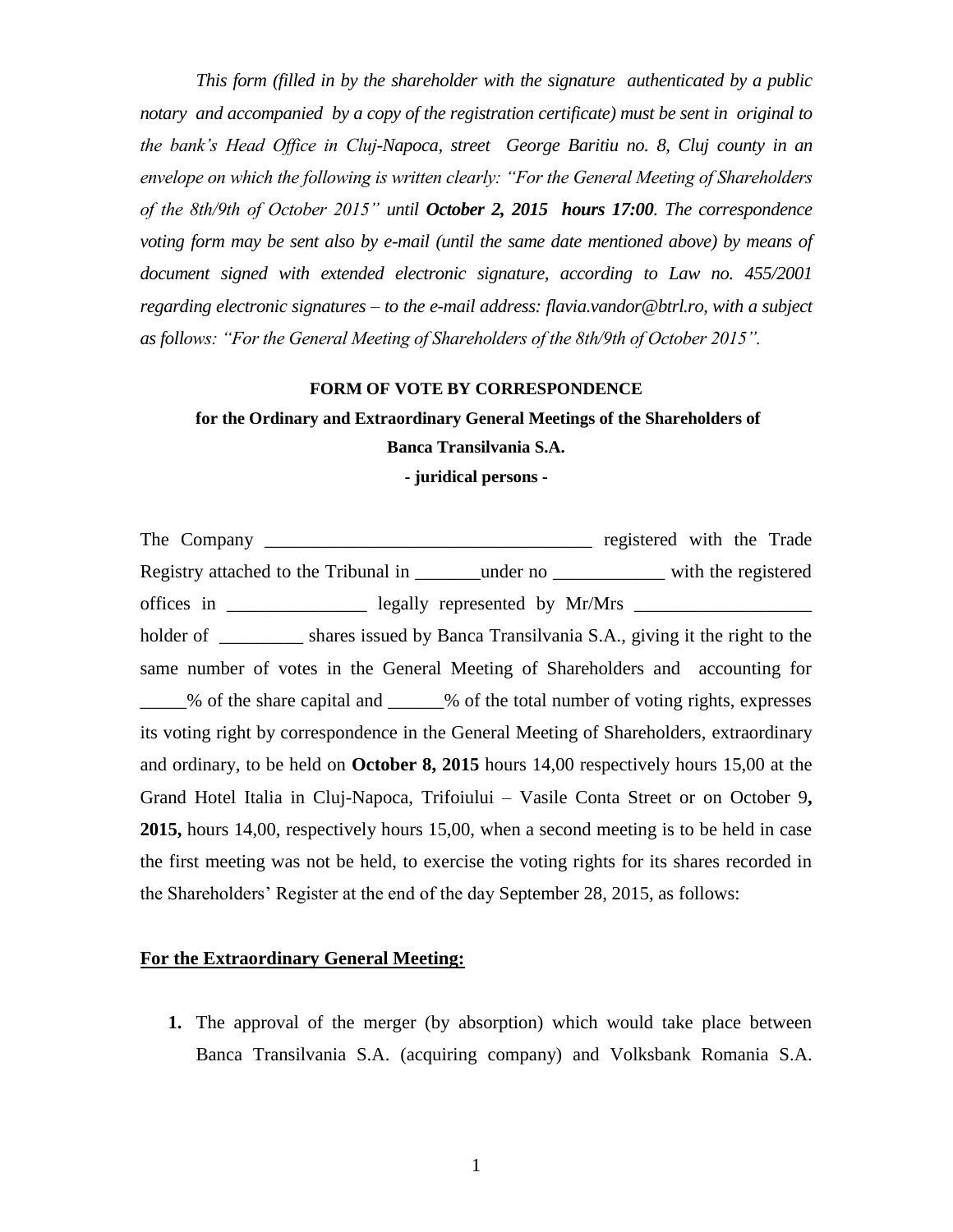(absorbed company) in accordance with the merger plan (September 2015), notarized on the  $1<sup>st</sup>$  of September 2015.

For Against Against Against Abstention Abstention Abstention Abstention Abstention Apple 1, 1981

**2.** Modification of the Constitutional Act as follows:

**Modification of art. 6 – The object of activity in regard to the following activity:**

The codified activity "6419 – Ensuring services of establishment and registration in the Electronic Archive of Security Interests in Movable Properties in relation to loans, letters of guarantee and other operations in which the bank is contractual part".

will be read as follows:

**"6419 - Ensuring services of establishment and registration in the Electronic Archive of Security Interests in Movable Properties related to loans, letters of guarantee and other operations (acting as an operator of the Electronic Archive of Security Interests in Movable Properties)".**

For Against Against Abstention Abstention Abstention Abstention Abstention Abstention Abstention Abstention Abstention Abstention Abstention Abstention Abstention Abstention Abstention Abstention Abstention Abstention Abst

**3.** The approval of the date of **October 28, 2015** as the registration date and of the date of **October 27, 2015** as the ex date.

For\_\_\_\_\_\_\_\_\_\_\_\_\_ Against\_\_\_\_\_\_\_\_\_\_\_\_\_\_\_ Abstention \_\_\_\_\_\_\_\_\_\_\_\_\_\_\_\_

**4.** The approval of the mandates for the Board of Directors and individually for each of its members, in order to carry out the decisions mentioned above.

For Against Assembly Abstention